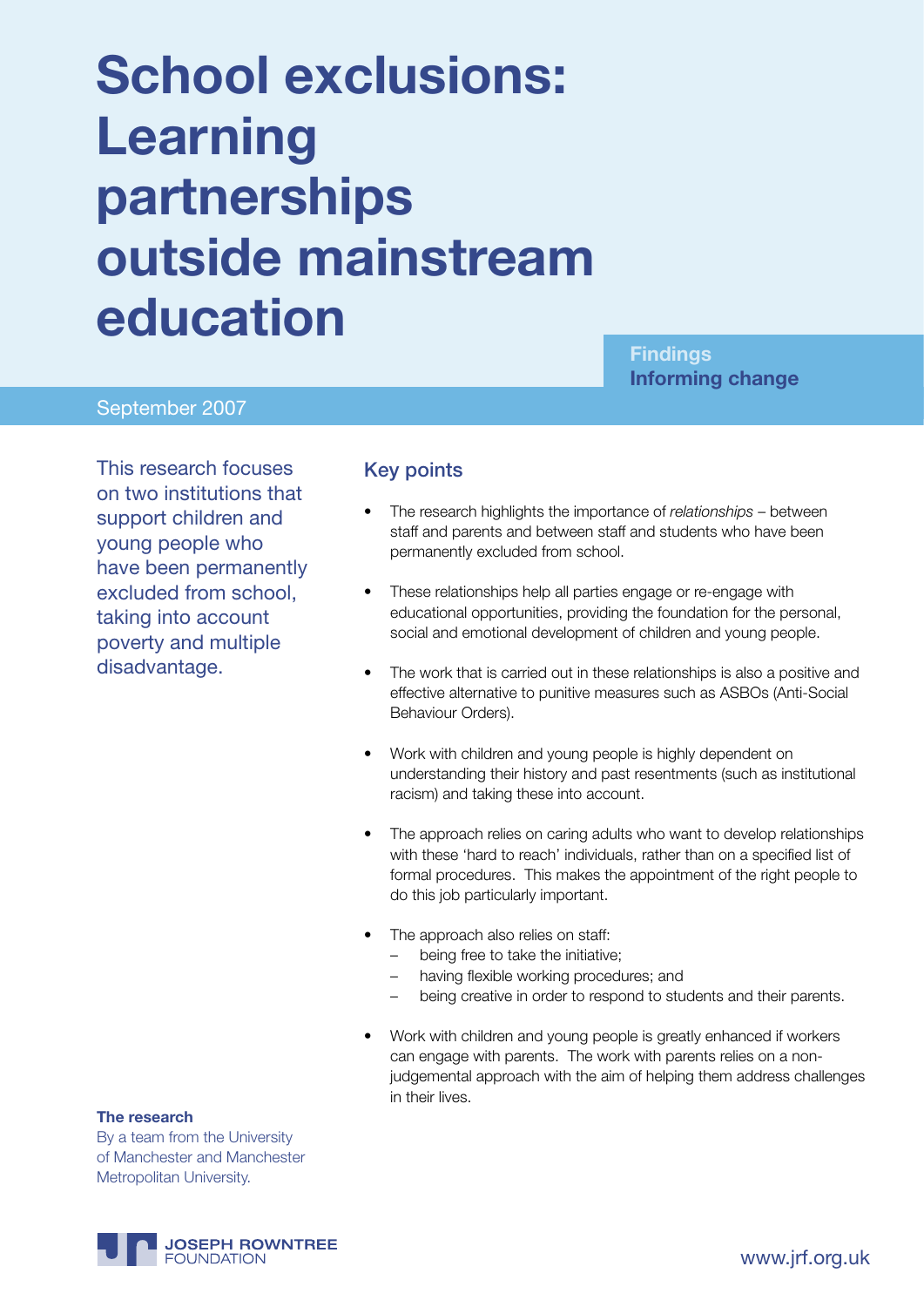## **Background**

Some groups experience disproportionate numbers of permanent exclusions, including those living in poverty, and black and dualheritage children and young people. This research looks at possible reasons for this and examines how education and other services can work productively with students and parents who are most directly affected.

### Working through relationships with children and young people

The research focuses on two institutions that support children and young people who have been permanently excluded from school (a Key Stage 2 Pupil Referral Unit and a voluntary sector organisation that supports Key Stage 3 and 4 young people). Both institutions work with very 'hard to reach' children, young people and parents. The voluntary sector organisation supports predominantly black and dual-heritage students, who are three times more likely to be excluded than their white peers.

The research highlighted the importance of *relationships* – between staff and parents and between staff and students who have been permanently excluded from school. These relationships helped children and young people engage or re-engage with educational and other opportunities as they provided the foundation for their personal, social and emotional development. Work with young people and children is highly dependent on understanding their past history and working in ways which take that history into account.

Relationship-building includes:

- showing respect for students' feelings;
- avoiding attempts at control which make them feel humiliated (such as shouting);
- listening carefully to their point of view; and
- giving practical help or making constructive suggestions in response to problems with learning or behaviour.

In these ways, workers communicated that they want to understand and to help.

Staff also needed to take into account children and young people's past history and the wider social context of their lives. This includes:

- understanding that children and young people often feel stigmatised, let down and angry as a consequence of what has happened in mainstream school;
- recognition that problematic behaviour is often the result of other challenges in their lives;
- acknowledging feelings of powerlessness to change things; and
- realising the need to address past resentments (such as institutional racism).

Staff worked in ways that would lead to children and young people having positive memories and positive feelings about themselves. Mentors, while remaining in control, also worked in ways that reduced the distance between themselves and the students. The curriculum included multiple opportunities to debate choices and their consequences, emotions and values.

Over time these elements build towards a situation where workers matter to children and young people – they become a 'significant other' in their lives. The affection and respect they feel for these adults makes it more likely they will listen and respond to the help they are given; they believe these adults are 'on their side' and want the best for them.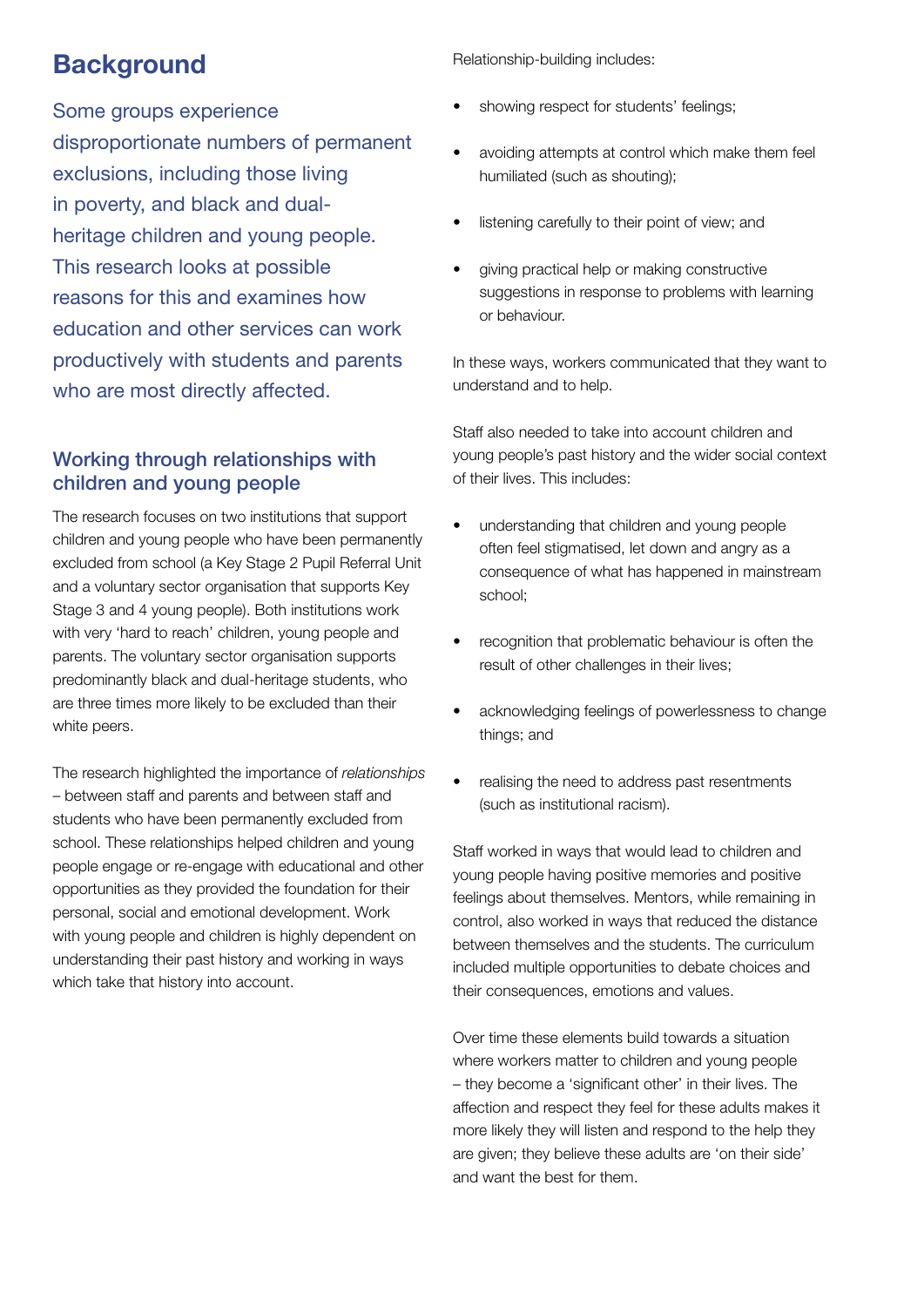#### Who carries out this work?

The work relies on caring adults who want, and are able, to develop relationships with 'hard to reach' individuals, rather than on formal procedures. This makes the appointment of the right people to do this job particularly important. The approach also relies on staff having the freedom to take the initiative in order to respond to students and parents. This requires flexibility in working procedures and creativity on the part of the workers involved.

Staff must be good listeners and intelligent observers. They need to be able to stay calm in circumstances where there is verbal and physical violence. They need to reflect on their work and be interested in human behaviour. This is essential to an approach which relies on learning from the relationships they have with children, young people and their parents, and on being willing to review and renew their approach according to individual needs.

The approach depends on a team of staff who trust and are supportive of one another. This is essential in a context where staff experience intense emotional demands. The care that staff members show to one another, and the attention they pay to students and their parents, help to build an atmosphere children and young people want to be part of.

#### Work with parents

Work with children and young people is greatly enhanced if workers can engage with their parents. The work with parents relies on a non-judgemental approach to address the challenges parents also face. The partnerships that develop help to improve the capacity of students and their parents to address challenges in their own lives. It is recognised that parents face many difficulties associated with poverty and disadvantage, in addition to having a child who has been permanently excluded from school. From the first point of contact this informs a 'no blame' approach to parents. Responsiveness of staff to parental concerns provides reassurance and they begin to see mentors and teachers as 'on their side'. This allows parents to feel safe in talking about problems they have and encourages them to let mentors into their homes.

Practical support is provided in relation to their child's behaviour and in relation to wider social and emotional problems, including liaising with other agencies. This work makes it more likely that parents will, in turn, support the work of mentors and teachers so that a consistent approach to problematic behaviour can be established. When problems occur, parents are also much less likely to feel 'stuck in the middle' between their child and school and less likely to be defensive or aggressive in their responses.

The work with parents allows staff new freedoms in the ways they work with children and young people, as parents trust they are working in their child's best interests. This, in turn, allows some relief of pressures at home. Children and young people are also greatly relieved when school and home are no longer 'fighting'. This helps to reduce feelings of being caught between difficult events at school and at home. In this regard, it is crucial that students see adults who respect their parents, spending time with them when there are no problems, avoiding criticism and blame, and in the process avoiding implicit denigration of them.

Over time, work with parents helps children and young people feel they no longer need to defend their parents, or lie to 'cover' for them, or keep secrets about them. One of the ways in which children and young people develop trust in caring adults is in observing these adults' responses to their parents and seeing that they are not shocked or frightened by them. This makes it more likely that students will want to talk to staff.

In working closely with parents, children and young people, staff gain insights into the circumstances of the students they work with and their responses to what is going on at home. Rather than dismiss school as 'alien' because it does not have relevance to their lives, children and young people are more likely to maintain an open mind about what is on offer.